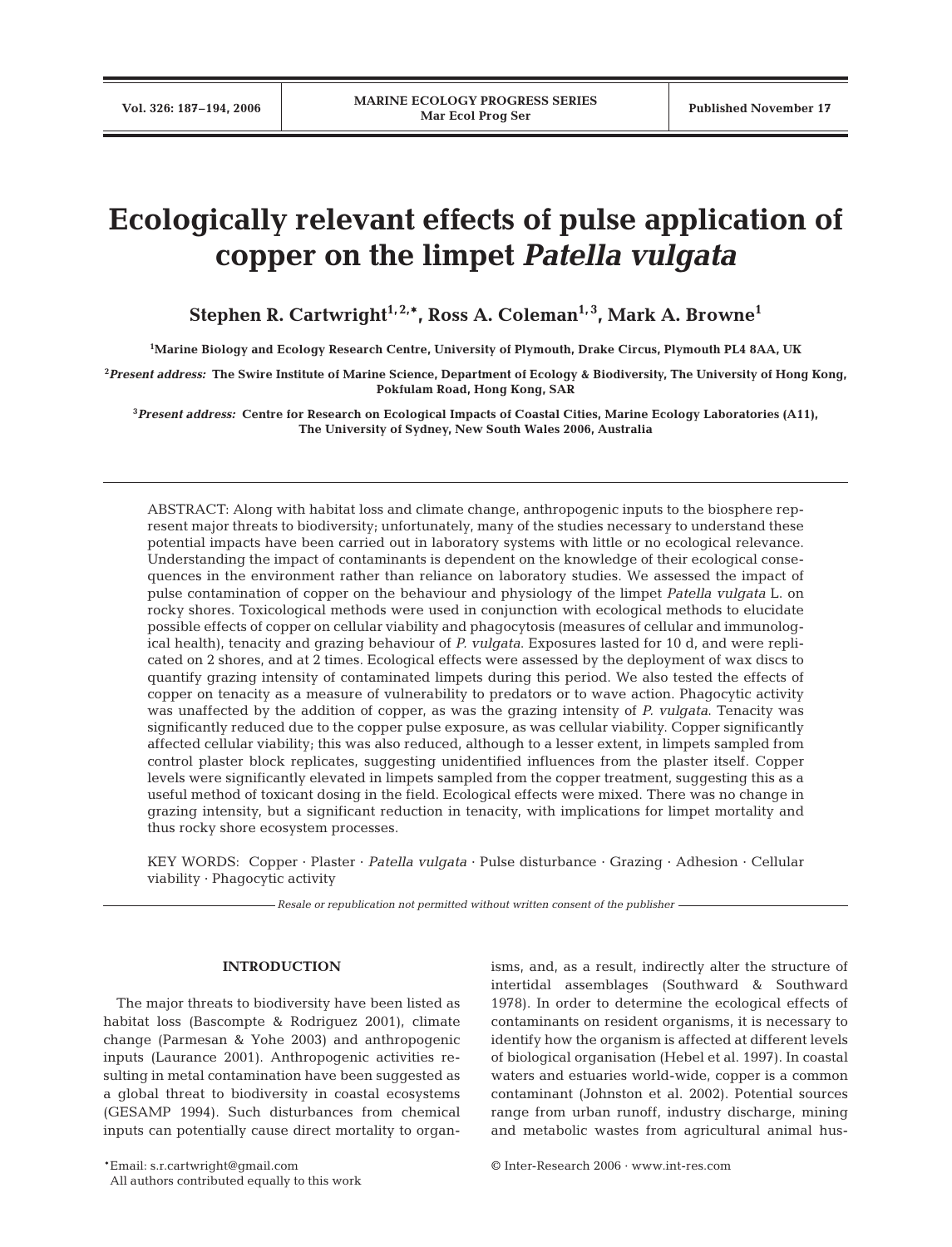bandry, and as a component of anti-fouling paints used on boat hulls (Johnston & Keough 2000, Johnston et al. 2002). Conventional laboratory studies have identified it as highly toxic and rate it as 1 of the 3 most toxic trace metals (Abel 1989).

Molluscan herbivores play a fundamental role in ecosystem processes, structuring intertidal assemblages by the removal of both microalgae and the propagules of macroalgae within the microalgal film (Hawkins et al. 1992). On exposed and moderately exposed rocky shores in the north-east Atlantic, limpets of the genus *Patella* are 'keystone' grazers (sensu Power et al. 1996). Across the western coasts of Europe, removal of limpets results in dominance by macroalgae, even though the magnitude of effects varied with location (Coleman et al. 2006). This pattern is consistent with observations from work in the southern hemisphere and on the north-west coast of the United States (Underwood 2000, Paine 2002).

Recently, *Patella vulgata* has been shown to be more sensitive to copper than routinely used monitoring species like *Mytilus edulis* L. and *Carcinus maenas* L., with significant effects on a range of biomarkers (lysosomal activity, metabolic impairment, heart rate, etc.) measured at 6.1  $\mu$ g Cu l<sup>-1</sup>, whereas effects for the other 2 species were only apparent at 68.1  $\mu$ g Cu l<sup>-1</sup> (Brown et al. 2004). Like most conventional laboratory studies (Calow 1994), however, this conclusion was drawn following continuous exposure at constant concentrations of the toxicants. This does not reflect the range of ecologically relevant factors present in the natural environment (Morrisey et al. 1996). Exposed on rocky shores, organisms would normally experience transient contamination events, through urban runoff or industrial spills, which would vary the timing and frequency of exposure to toxicants (Johnston & Keough 2000). Therefore, in order to determine ecologically relevant effects of contamination on an organism, manipulative experiments in the field are necessary.

For limpets, a range of assays are available to determine toxicant effects at different levels of biological organisation, including cellular viability, phagocytosis (immunological), tenacity (neuromuscular function) and grazing intensity (foraging behaviour). Cellular viability (cell integrity and function) has been used to assess the sub-lethal effects of contaminant exposure to *Mytilus edulis* (Hagger et al. 2005) and *Patella vulgata* (Bloxham et al. 2004). The phagocytosis assay has been widely used to investigate effects of chemical toxicants on the immune systems of marine animals (Galloway & Goven iin press), and exposure to copper has been shown to suppress the immune systems of the mussels *M. edulis* (Pipe et al. 1999) and *Perna virdis* (Nicholson 2003). Such contaminant-mediated reductions in immunological function may reduce survivorship by increasing the risk of infections from marine pathogens.

Tenacity in limpets is thought to provide protection against wave action and predation. Much work has focused on predators using physical force to detach limpets, for example oystercatchers (Coleman et al. 2004a) or crabs (Lowell 1986). Little is known, however, about how anthropogenic factors may affect the mechanisms that reduce successful attacks. Coleman et al. (2004a) suggested that variation in tenacity of *Patella vulgata* could have fitness consequences as a defence against predators. Should reduced health of the limpets impair their defensive capabilities, then those individuals would be more susceptible to predation. This could have knock-on effects on the composition of the shores, as there would be fewer grazers influencing the recruitment of algae.

As food supply is thought to be a major route of metal uptake (Depledge & Rainbow 1990, Luoma 1990), we tested whether grazing intensity would be affected by the application of our treatments. Continued interest exists in the spatial and temporal patterns of the distribution and activity of intertidal gastropods (Hawkins & Hartnoll 1983, Forrest et al. 2001, Jenkins et al. 2001, 2005, Coleman et al. 2004b), due to the direct and indirect consequences that grazing has on algal cover, as a fundamental component of the dynamics of rocky shore systems.

In order to test this, a toxicant dosing system previously used in soft sediments (Morrisey et al. 1996) was modified for use on the rocky shore habitat. Using the rocky shore as a tractable test system for experimental manipulation, point-source contamination was created in patches to elevate copper levels in *Patella vulgata*, in order to investigate whether the method is successful in delivering toxicant doses to a mobile grazer. This was achieved by deploying plaster blocks impregnated with copper on the shore amongst aggregations of limpets for 10 d, with appropriate replicated controls.

The hypotheses tested were that the copper treatment would reduce the average health of limpets by: (1) reducing the average cellular viability and phagocytic activity of haemocytes, (2) reducing the average tenacity and (3) reducing the average grazing intensity.

## **MATERIALS AND METHODS**

**Experimental sites and timing.** Experiments were carried out at 2 randomly chosen moderately exposed rocky shores in the south-west of the United Kingdom: Bovisand Bay (50° 20.26' N, 04° 07.20' W) and Heybrook Bay (50° 19.13' N, 04° 06.60' W); these locations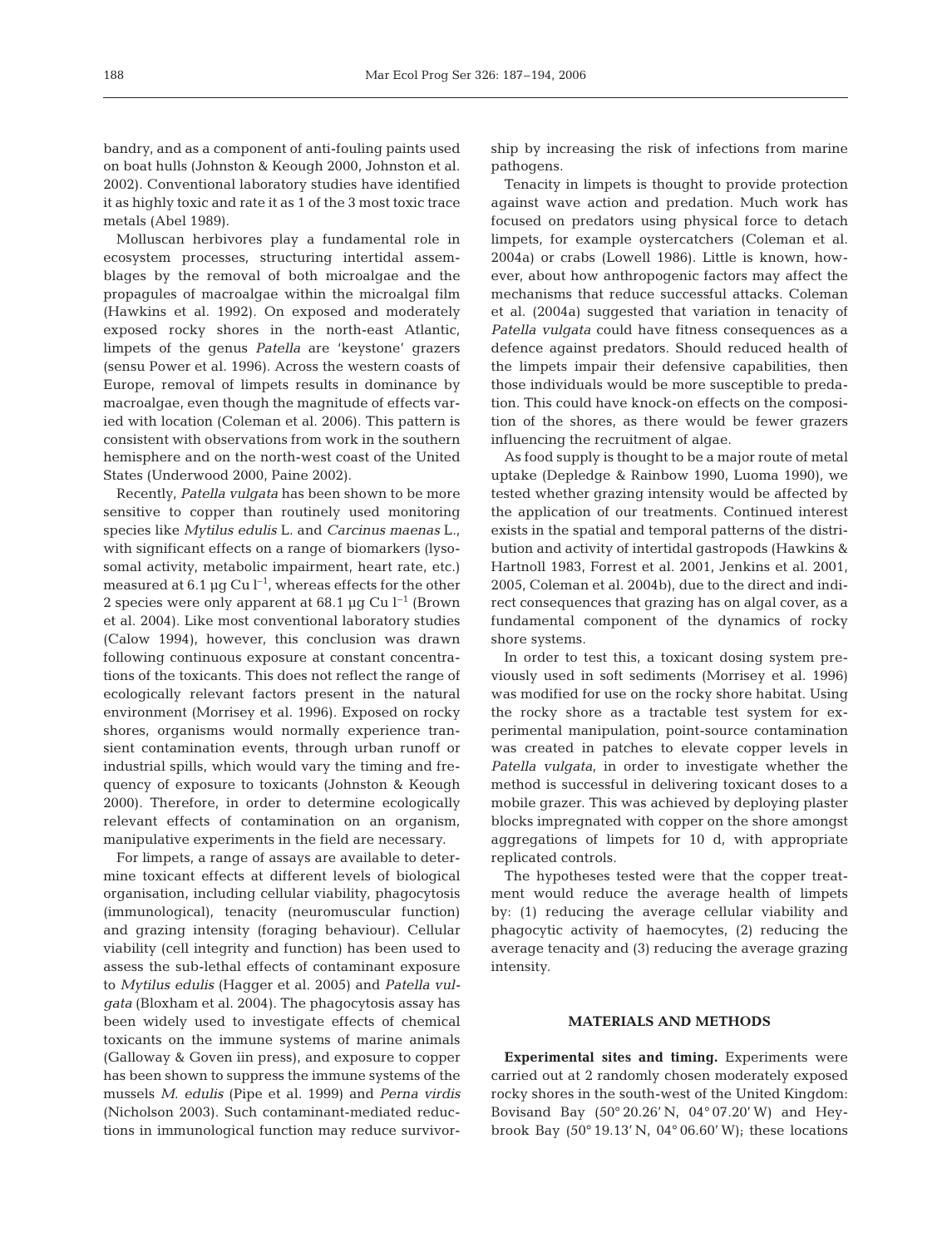were chosen as representative of the shores in the region. Areas of predominantly smooth flat rock, with few barnacles and no fucoids, and away from rock pools, which may restrict the movement of limpets grazing, were selected in the mid-shore. The toxicant dosing ran for 10 d before sampling and was initiated in mid-October and repeated in mid-November in new areas at least 10 m away from the first manipulation. Aggregations of *Patella vulgata* of at least 6 individuals were chosen as experimental units, where individual limpets were no further than 0.3 m away from an approximate central point. This allowed the removal of 3 individuals from each replicate group within a 0.3 m radius of the plaster blocks at the end of the experiment, allowing for losses due to predation, possible migration away from experimental plot area, and discarding of limpets where the tenacity jackets (see subsection 'Force measurement') failed. Ten replicates were set up for 3 treatments: plaster blocks impregnated with copper, control plaster blocks and controls (no plaster block).

**Toxicant dosing.** The toxicant dosing system designed by Morrisey et al. (1996) for soft sediments was modified for settlement plates to create localised concentrations of copper (Johnston & Keough 2000). To create a point-source of pulse copper contamination on the rocky shore, a similar approach was used, deploying copper-impregnated plaster blocks onto the shore. To produce the blocks,  $12.8$  g of  $CuSO<sub>4</sub>$  was completely dissolved in 52 ml of Milli-Q-purified water and refrigerated at 4°C for 60 min. Finishing plaster (Wickes) was weighed out (60 g) and refrigerated for 60 min, before being mixed with the copper solution. The mixture was poured and set into cylindrical plastic moulds (6 cm in diameter and 6 cm in height) and left to set at room temperature for 3 d before use. Control blocks were created using the same method, without the addition of CuSO4. Control plots were unmanipulated. Preliminary trials had shown that plaster dissolution rates were not apparently different between sites and shores and that the maximal survival time of the blocks was approximately 6 d. The longevity of the blocks enabled us to run a short-pulse copper-exposure experiment for the duration of 10 d, which is comparable with laboratory studies (Brown et al. 2004) and field studies (Johnston et al. 2002, 2003).

Plaster blocks were attached to the shore by drilling 4 holes (3 cm deep) in a  $0.12 \text{ m} \times 0.12 \text{ m}$  square; rawl plugs were then fitted into each of the holes, and the block was centred in the middle. A netted nylon bag was wrapped around the block, and the corners of the bag were pinned down tightly using galvanised screws in the holes. This effectively minimised movement by the blocks, which would cause mechanical damage to the blocks by grating on the rock surface. It also prevented large fragments of the block from breaking off through attrition and washing away. These blocks were placed adjacent to the limpet aggregations. The limpets did not exhibit any avoidance behaviour with respect to the blocks; for the duration of the exposure, limpets were always found at low tide, within a 5 to 20 cm radius, if not under the netting. Blocks were replaced on Day 5 of each experiment to ensure the presence of treatment blocks until the end of the 10 d exposure period. Tenacity was recorded on site, and haemolymph was collected from individual limpets (limpets randomly chosen near a treatment block) using 21.5 gauge needles and 1 ml syringes in the laboratory. These limpets were kept frozen at –80°C prior to chemical analyses.

**Copper analysis.** Three limpets from each treatment were freeze dried in a desiccator (Edwards Super Modulyo) prior to analysis. Three limpets were necessary to achieve sufficient mass of flesh for accurate detection. The dried mass was removed from the shells, and the mass of the 3 limpets from each replicate plot was recorded. This was then treated with 20 ml of nitric acid (0.69 M) and boiled gently on a hot plate for 6 to 7 h until all solid matter had been digested. The clear solution was then left to cool and topped up with Milli-Q-purified water to 25 ml in a volumetric flask. The samples were analysed using flame atomic absorption spectrometry (GBC Scientific Equipment) at a wavelength of 324.7 nm, a lamp current of 5 mA and a slit width of 0.5 nm; the flame type used was an air/ethyne flow, 9 and 3  $1 \text{ min}^{-1}$ , respectively. Body burdens of copper were then calculated using the absorbance multiplied by the volume, divided by the mass of the limpets to give a concentration ( $\mu$ g Cu g<sup>-1</sup>) dry tissue mass). Differences were assessed using an ANOVA run on WinGMAv 5 (EICC, The University of Sydney), with homogeneity of variances checked prior to analysis using Cochran's test (Underwood 1997); analysis of significant interactions was determined using post hoc SNK (Student-Newman-Keuls) tests.

**Cellular viability and phagocytosis.** The cellular viability assay utilised a modification of previous methods (Coles et al. 1995, Pipe et al. 1999). A 50 µl aliquot of haemolymph was pipetted into duplicate wells of microtitre plates and agitated using a plate shaker (1400 rpm for 60 s). The plate was then left for 50 min to allow cells to adhere at the bottom of the wells. After the incubation period, excess cells were discarded, and the plates were washed with phosphate buffer solution. Neutral red dye (0.4%) was then added, and cells were incubated in the dark for 3 h to prevent photolysis. Wells were then washed with phosphate buffer solution again before an acidified solution of 1% acetic acid/20% ethanol was added to resolubilise the dye (Galloway et al. 2004). Absorbance was read at 550 nm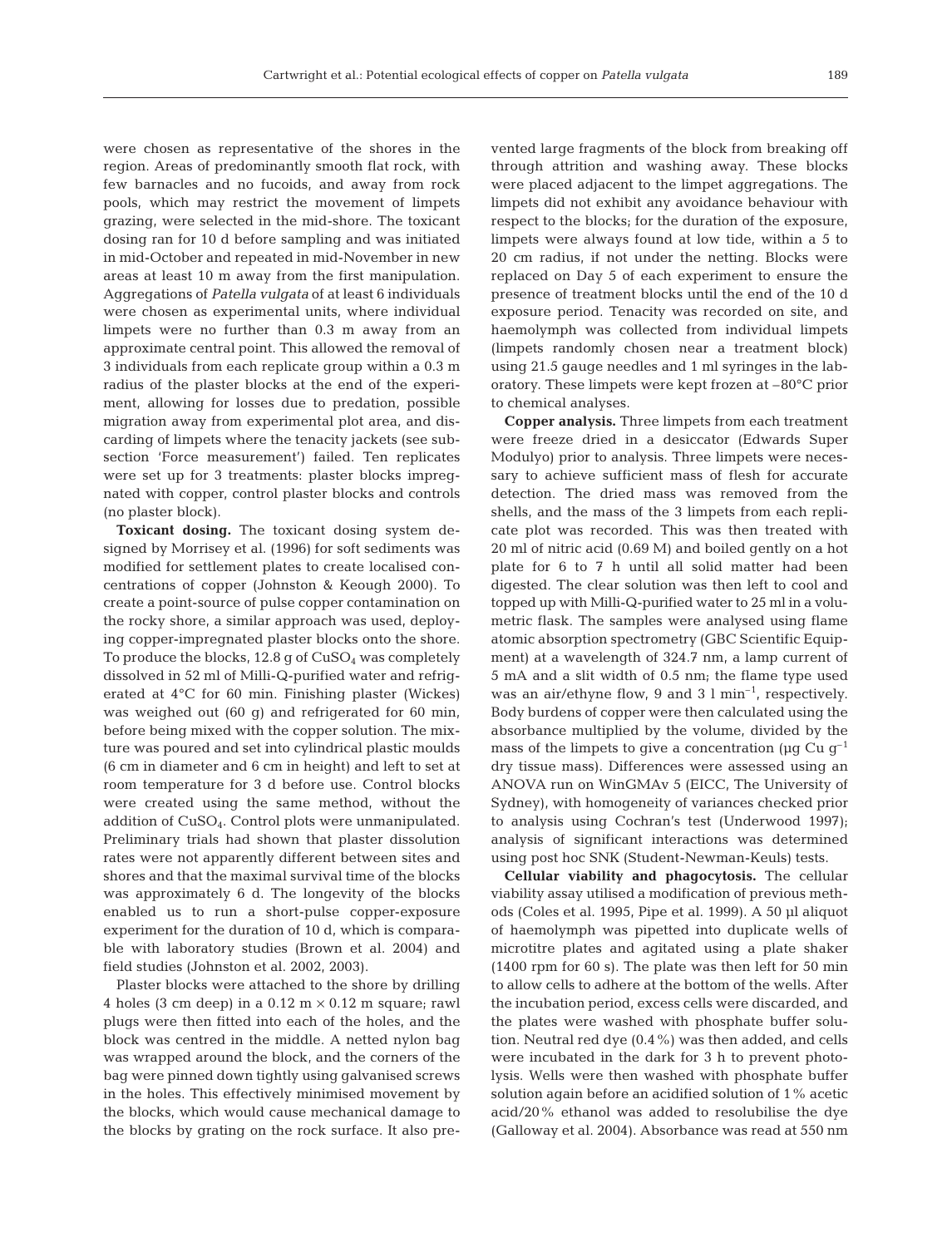using a spectrophotometer. The total protein in the haemolymph was determined following the method of Bradford (1976), and results were presented as optical density per gram protein. Differences were assessed using ANOVA.

The phagocytosis assay was again a modification of previous methods (Coles et al. 1995, Pipe et al. 1999). A 50 µl sample of haemocytes was transferred in duplicate into a microtitre plate and agitated using a plate shaker (1400 rpm for 60 s). The plate was covered with a plate-sealer and incubated at 10°C for 50 min. Aliquots of 50 µl of neutral-red-stained and heat-stabilised zymosan suspension (containing  $1 \times 10^5$  particles  $ml^{-1}$  in phosphate buffer) were added to each well, and the plate was incubated for 3 h at 10°C. The cells were washed to remove residual haemocytes using 100 µl phosphate buffer (pH 7.4), and a series of zymosan standards were added. The dye was resolubilised via addition of 100 µl of acetic acid in 50% ethanol. The microtitre plate was covered with a platesealer and incubated for 10 min at 20°C, and then read at 550 nm. The total protein in the haemolymph was determined (Bradford 1976), and results were presented as the number of zymosan particles phagocytosed per gram coelomocyte protein. Differences in phagocytic activity were tested using ANOVA as above.

**Force measurement.** This was as in Coleman et al. (2004a). Attachment shells, choosing the best fitting ones, were glued onto the limpets using silicone sealant glue, allowing 24 h for the glue to harden and for the limpet to re-adjust from the disturbance caused by the method. Previous work had shown no artefacts from the glue curing. On Day 10 of the experiment, the force (kg) required to detach the limpet from the substrate was measured using a digital spring scale (Kern CH50, Kern and Sohn). Any data where the test limpet pulled away substratum or the attachment point failed were discarded. As the strength of attachment to the substratum is proportional to the surface area of the foot (Grenon & Walker 1981), the detachment force (kg) was converted to Newtons and divided by the surface area of the foot, measured as the maximum length and maximum width of the shell. This gave tenacity per foot area. An individual limpet was randomly selected for measurement ( $n = 10$  treatment<sup>-1</sup>). Differences in average tenacity between treatments, shores and dates were examined by ANOVA.

**Quantifying grazing.** Grazing activity was assessed by using an array of wax discs embedded into the rock surface (Thompson et al. 1997) to record the graze marks caused by radula, which could be identified using a binocular microscope. Wax discs were deployed in a  $3 \times 3$  array, in a  $0.2 \times 0.2$  m area, which was ~0.1 m away from the treatment block or, for control plots, from the approximate central point of the limpet aggregation. The percentage of the surface area scraped was determined using a pointintercept method (Jenkins et al. 2001). An eyepiece graticule with 25 dots spaced over a circular area the size of a wax disc was placed over the disc being observed. Under a microscope, total points intercepting grazing marks were then multiplied by 4, to give the percentage cover of the disc. The average value of the discs collected from each array was then calculated to give an estimate of grazing activity of each experimental plot. This was used as a replicate measure in an ANOVA.

## **RESULTS**

#### **Copper analysis**

There was a significant interaction between location and treatment (Table 1). Overall, limpets at Bovisand

Table 1. Comparison using 3-factor ANOVA to investigate variations for 2 locations (Lo: Bovisand and Heybrook), considered as random, 2 times (Ti: mid-October and mid-November) and 3 treatments (Tr: control, control block, copper block), both factors considered fixed. Data were sqrt $(x + 1)$  [copper body burdens] or  $\ln(x + 1)$  [tenacity] transformed when necessary to homogenise variances. Significant differences are shown in bold;  $-$ : these factors were eliminated from the analysis to increase the power of tests for effects of interest as p > 0.25 (Underwood 1997)

| Source                   | df             | Copper body<br>burdens      |            | Cellular<br>viability |            |                        | Phagocytic<br>activity           |   |              | Tenacity |                          |                         | Grazing                  |   |                         |
|--------------------------|----------------|-----------------------------|------------|-----------------------|------------|------------------------|----------------------------------|---|--------------|----------|--------------------------|-------------------------|--------------------------|---|-------------------------|
|                          |                | MS<br>F                     | p          | MS                    | F          | p                      | MS                               | F | $\mathbf{p}$ | МS       | F                        | p                       | MS                       | F | p                       |
| Lo                       |                | $7.93$ $7.93$ $< 0.001$     |            | 0.5977                | 1.29 > 0.4 |                        | $117.32 \quad 4.04 \quad < 0.05$ |   |              | 0.3      |                          | 0.28 > 0.6              |                          |   | $7.84 \t0.2 > 0.6$      |
| Ti                       |                | 0.15 > 0.6<br>0.15          |            | $9.362$ 20.19 $>0.1$  |            |                        | $71.76$ 2.74 $>0.3$              |   |              | 0.05     |                          | 0.05 > 0.8              |                          |   | $2.38 \t0.5 > 0.6$      |
| Tr                       | 2              | $30.59$ $30.59$ $< 0.05$    |            |                       |            | $6.4611$ 12.15 < 0.001 | $257.2 \quad 1.43 > 0.4$         |   |              |          |                          | $3.22$ $32.77$ < $0.05$ | $19.01 \quad 0.19 > 0.8$ |   |                         |
| $Lo \times Ti$           |                | $0.45 \quad 0.45 > 0.2$     |            | 0.4637                |            | 0.87 > 0.3             | 26.23 0.9                        |   | > 0.3        | 1.08     |                          | 6.07 < 0.05             |                          |   | $4.75 \quad 0.12 > 0.7$ |
| $Lo \times Tr$           | $\mathfrak{D}$ | $1.55 \quad 1.55 \leq 0.05$ |            | 0.0613                |            |                        | 180.22 6.2                       |   | < 0.01       | 0.2      |                          |                         | $101.98$ 2.6 $>0.07$     |   |                         |
| $Ti \times Tr$           | $\mathfrak{D}$ | 0.01                        | 0.01 > 0.9 | 0.5629                |            |                        | 169.12 3.8                       |   | > 0.2        | 0.2      | $\overline{\phantom{0}}$ |                         |                          |   | $8.97 \quad 0.13 > 0.8$ |
| $Lo \times Ti \times Tr$ | $\mathfrak{D}$ | 0.24 > 0.4<br>0.24          |            | 0.0762                |            |                        | $44.49$ $1.53 > 0.2$             |   |              | 0.1      |                          | 0.55 > 0.5              | $69.57$ 1.77 $> 0.1$     |   |                         |
| Residual                 | 108            | 0.33<br>0.33                |            | 0.5318                |            |                        | 29.06                            |   |              |          |                          |                         |                          |   |                         |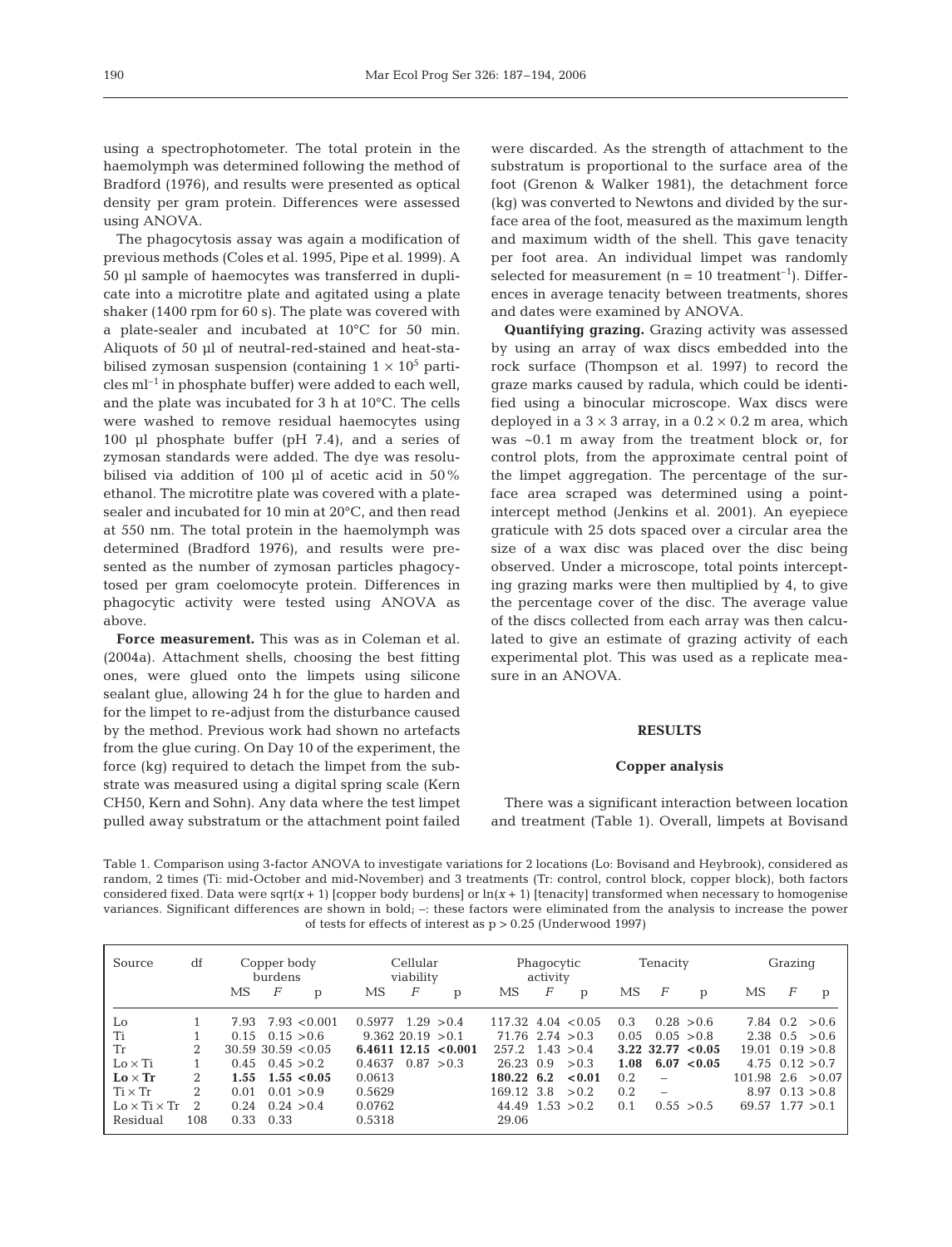Bay (mean value  $\pm$  SE) had lower levels of copper than limpets *Patella vulgata* at Heybrook Bay (Fig. 1). The interaction was not one of direction, but of magnitude, so effects were consistent across locations. With regards to treatment, there was a consistent pattern of copper uptake for both location and times. The impregnated plaster blocks significantly elevated the body burdens of copper in limpets (Fig. 1, Table 1).

## **Cellular viability**

There was a clear effect in cellular viability across treatments (Table 1, Fig. 2): control > control plaster block > copper plaster block. The presence of copper and plaster significantly reduced the viability of haemocytes within *Patella vulgata* compared to each other and the unmanipulated treatment.

### **Phagocytosis**

There was significant interaction between location and treatment (Table 1). At Bovisand Bay, there was a significant difference between the treatments containing plaster and the un-manipulated control treatment. At Heybrook Bay, limpets from all 3 treatments did not differ in terms of phagocytic function (Fig. 3).

#### **Tenacity**

Limpets in copper block treatments showed a reduction in tenacity (Table 1, Fig. 4). There was also,





### **Treatments**

Fig. 2. *Patella vulgata.* Individual health of limpets measured by cellular viability as the optical density per gram of haemocyte protein for the 3 treatments. Error bars: ±SEM. The same letters above bars indicate no significant difference by post hoc SNK (Student-Newman-Keuls) tests

however, significant interaction between location and time (Table 1), with limpets at Bovisand Bay having significantly higher tenacity at Sampling Time 1 than at Time 2, conversely at Heybrook Bay, limpets had higher tenacity values at Sampling Time 2 compared to Time 1 (Fig. 5).

18 phagocytosed per gram haemocyteprotein phagocytosed per gram haemocyteprotein Number of zymosan particles (x107)  $16 \begin{array}{ccc} 1 & a \end{array}$ Number of zymosan particles (x107) a a 14 a 12 10 b 8 b 6 4 2 0 Control Control Plaster Copper Plaster Copper control control block block Bovisand Bay Heybrook Bay

Fig. 1. *Patella vulgata.* Concentration of copper accumulated in the limpets for 3 treatments at 2 locations. Error bars: ±SEM. The same letters above bars indicate no significant difference by post hoc SNK (Student-Newman-Keuls) tests

Fig. 3. *Patella vulgata.* Phagocytic activity of limpets in relation to applications of copper. Number of zymosan particles phagocytosed per gram of haemocyte protein for 3 treatments at 2 locations. Error bars: ±SEM. The same letters above bars indicate no significant difference by post hoc SNK (Student-Newman-Keuls) tests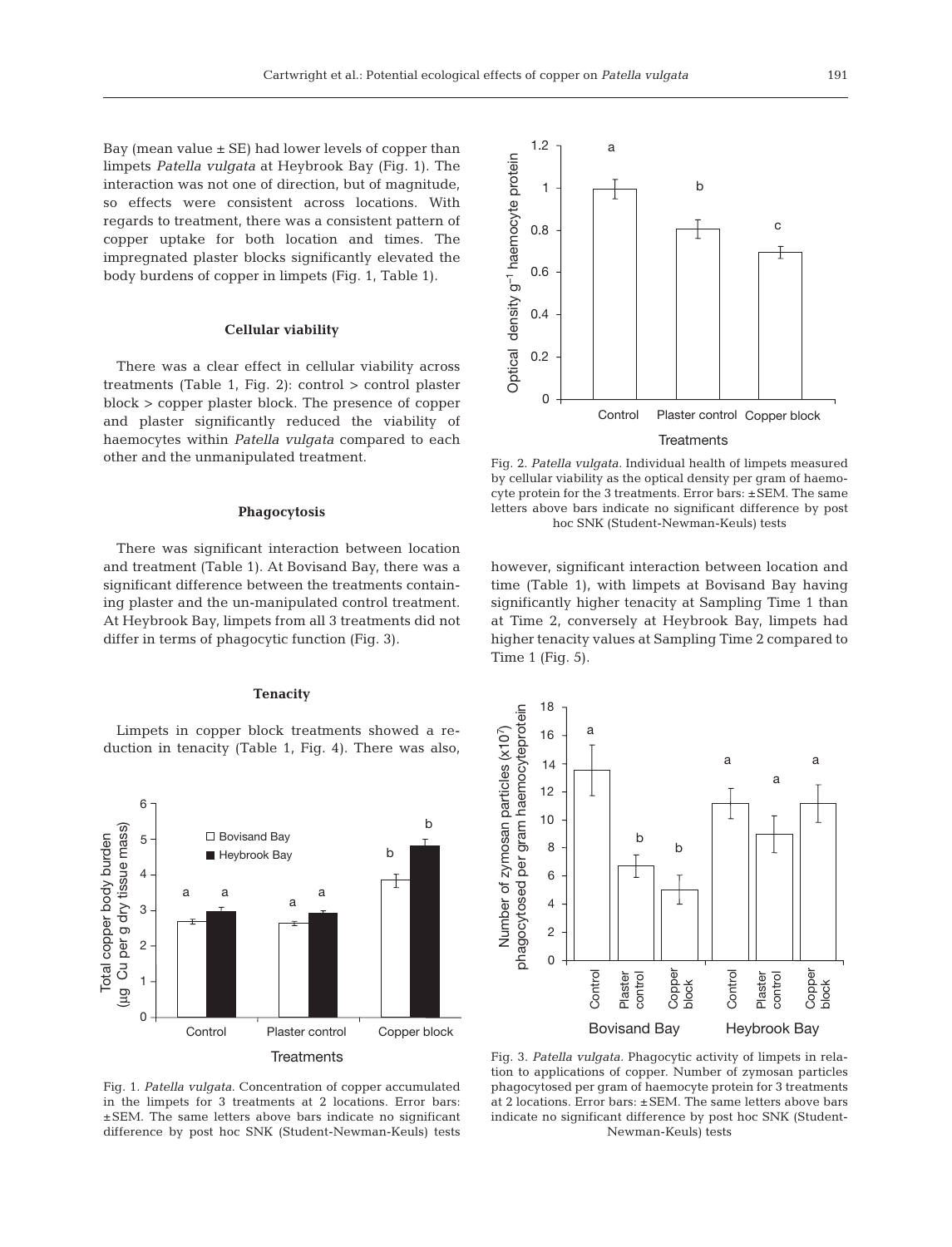Fig. 4. *Patella vulgata.* Average tenacity of limpets for 3 treatments. Error bars: ±SEM. The same letters above bars indicate no significant difference by post hoc SNK (Student-Newman-Keuls) tests

Control Plaster control Copper block

**Treatments** 

a

b

#### **Grazing**

No significant difference was found (Table 1) in grazing activity, with respect to the addition of copper (Fig. 6), at either site.



Fig. 5. *Patella vulgata.* Average tenacity of limpets for 2 sampling times at both locations. Error bars: ±SEM. The same letters above bars indicate no significant difference by post hoc SNK (Student-Newman-Keuls) tests



Fig. 6. *Patella vulgata.* Differences in grazing intensity. Mean percentage grazing intensity for 3 treatments at both locations. Error bars: ±SEM. The same letters above bars indicate no significant difference by post hoc SNK (Student-Newman-Keuls) tests

# **DISCUSSION**

The toxicant dosing system was successful in elevating copper concentrations in limpets *Patella vulgata* close to the copper blocks as compared to control limpets. On wave-swept rocky shores, limpets may be subjected to water velocities in excess of 20 m  $s^{-1}$ (Denny 2000), creating a dynamic environment in which contaminants would not be permanently isolated to specific areas. As such, it is considered that limpets up to 0.15 m away from the copper block would not be exposed to very high concentrations of copper, as it would be dissipated by waves and diluted as the distance from the point of discharge increases (Bishop et al. 2002). The main routes of copper uptake for limpets in the present study were likely to be through the gills or from grazing of material containing copper ions bound to the substratum or in the epilithic biofilm. Work has been done in soft-sediment systems using plaster blocks to deliver metals other than copper, as well as a combination of metals (Lindegarth & Underwood 1999). Our results support this method as a versatile means to deliver measured toxicants in the field, to possibly gain a more realistic assessment of ecological impacts on rocky shore organisms than possible through laboratory experiments. Given that in many other rocky shore systems grazing molluscs do not home, it is highly likely that many more blocks would have to be used in a single treatment replicate to achieve the same level of contaminant (Lindegarth & Underwood 1999) over the movement range of the organisms concerned.

Force required to detach limpet (MPa)

Force required to detach limpet (MPa)

1000 a

800

600

400

200

0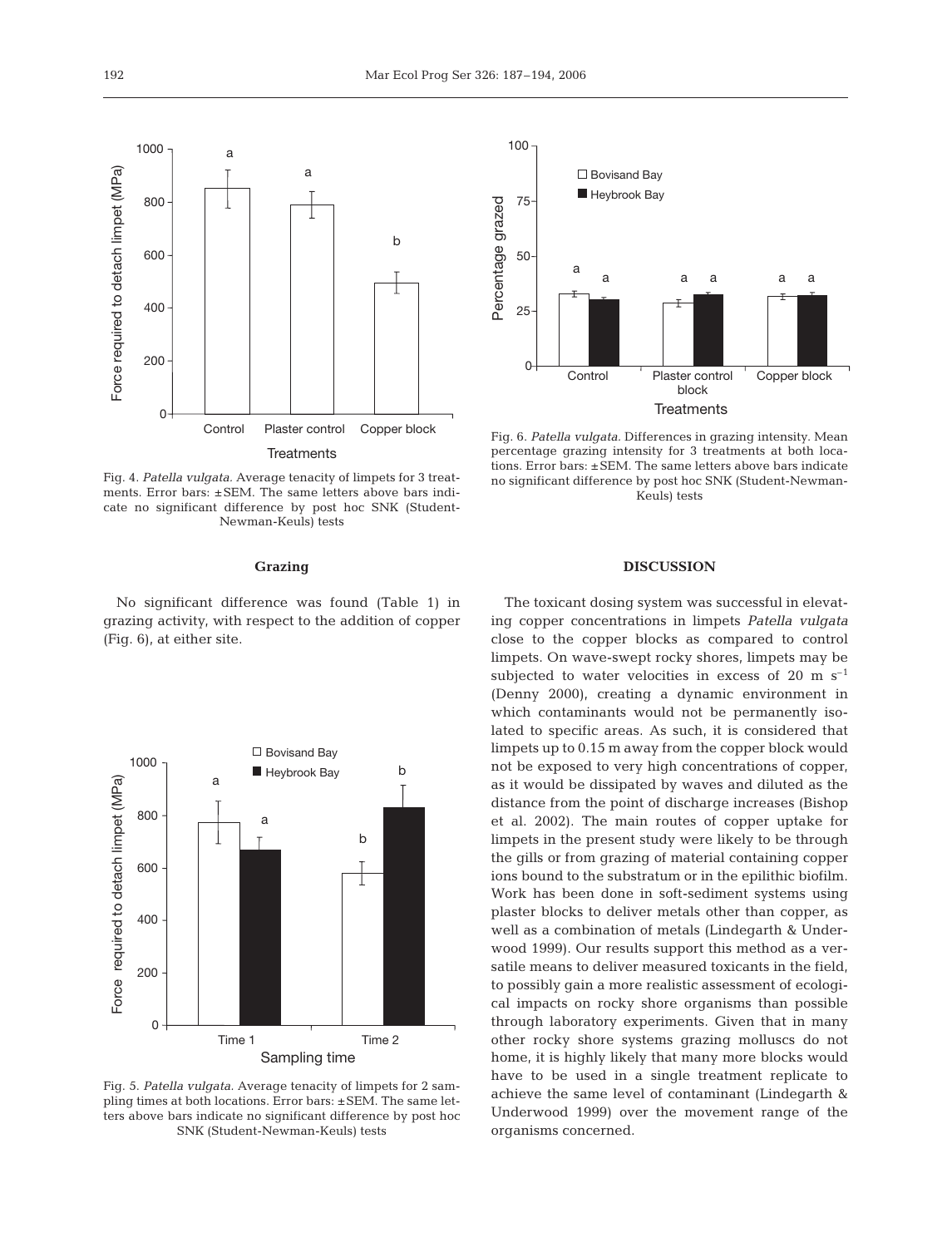The significant effects of the copper treatments were manifested as reductions in the viability of haemocytes and in the adhesive capacity of *Patella vulgata*. Reductions in haemocellular viability may occur simultaneously with reductions in tenacity. Tenacity is likely to be a crucial defence against predation, wave action and physical impacts from water-borne objects (Shanks & Wright 1986). Any reductions in tenacity are, therefore, likely to have direct consequences on the survivorship potential of *P. vulgata.* There were also significant effects from the plaster control blocks in relation to cellular viability, which is consistent with medical evidence after exposure to plaster which suggests that the lime (calcium oxide) used in plaster can cause cellular and tissue damage in humans (Winder & Carmody 2002). Continual breakdown of the plaster blocks could also lead to increased particulate matter in the immediate surroundings of the limpets, possibly resulting in irritation or damage of the gill epithelial tissue.

Phagocytosis showed a location versus treatment interaction, whereas grazing activity was unaffected by the treatments. For phagocytosis, the predicted immunosuppressive trend was present at Bovisand Bay, but not at Heybrook Bay, suggesting that such toxicological studies dealing with sub-lethal responses need to take into account spatial patterns of variability when assessing the impact of toxicants on marine organisms. As the experiments were only run for 10 d, identification of transient, sub-lethal effects was not possible (Johnston & Keough 2000). The duration of this experiment may, therefore, have been too short for effects to manifest themselves. The fact that limpets continued to forage, with no apparent reduction in grazing, suggests that *Patella vulgata* does not exhibit any immediate avoidance behaviour due to copper input in the short term. If the duration were longer, the reduction in the limpet's health might have continued to decrease as a result of longer exposure, and it is possible that, with increased duration, effects on foraging may become evident. Although there was no change in grazing behaviour, this same experimental approach could be utilised to deliver contaminants in order to investigate other parameters, such as cardiac activity (De Pirro et al. 2001, Brown et al. 2004, Chelazzi et al. 2004), or to put a greater focus on individual parameters, such as grazing, but over a longer time scale. Delayed effects, such as reduced grazing or competitive ability, could influence the time to reach reproductive maturity or fecundity, which would have longterm consequences for rocky shore dynamics.

This study demonstrates a significant reduction in *Patella vulgata*'s ability to adhere to the substratum when exposed to a 10 d copper pulse; it would be interesting to determine what would happen in a multiple pulse experiment in which limpets are exposed several times to short treatments, or even a press application, i.e. continuous exposure over a substantial period of time. If a minimum attachment strength limit is reached or exceeded, we would expect increased mortality due to dislodgement or greater predation rates. Here, there is a simple sub-lethal ecological impact of copper contamination. The defence of limpets against attack by birds (Coleman et al. 2004a) and crabs (Lowell 1986) is to clamp down. So even with a single-pulse event, there is potential for food webs to be disrupted. Coleman et al. (1999) noted a low success rate of oystercatchers foraging on limpets; this was due to clamping in response to a predator-derived stimulus. Thus, copper contamination has the potential to increase predator success and so directly impact ecosystem processes such as herbivory. The consequences of such processes for assemblage composition (Wootton 1992, Coleman et al. 2006) may be independent of the effect of copper on the grazing behaviour of the limpets. So, in considering the sublethal effects of contaminants on significant organisms in ecosystem, indirect interactions must also be assessed.

*Acknowledgements.* This research was funded by the Nuffield Foundation through an Undergraduate Research Bursary (URB/001808/B) to S.R.C and R.A.C. Thanks to D. Stone, J. Hill, M. Dibley and P. Moore for field assistance, A. Fisher for help with the flame atomic absorbance spectrometer. S.R.C. thanks Dr. G. Williams and his group for comments on the manuscript. The authors also thank Dr. T. Galloway and her group for laboratory support. This paper was substantially improved by thoughtful comments by 3 anonymous referees.

# LITERATURE CITED

- Abel PD (1989) Water pollution biology. Ellis Horwood, Chichester
- Bascompte J, Rodriguez MA (2001) Habitat patchiness and plant species richness. Ecol Lett 4:417–420
- Bishop MJ, Underwood AJ, Archambault P (2002) Sewage and environmental impacts on rocky shores: necessity of identifying relevant spatial scales. Mar Ecol Prog Ser 236: 121–128
- Bloxham M, Jones M, Galloway T, Lowe D, Browne M, Depledge M (2004) Ecosystem management bioindicators—Final report. University of Plymouth and Plymouth Marine Laboratory
- Bradford MM (1976) Rapid and sensitive method for quantification of microgram quantities of protein utilising principle of protein-dye binding. Anal Biochem 72(1–2): 248–254
- Brown RJ, Lowe D, Browne MA, Dissanayake A, Jones M, Galloway T, Depledge MH (2004) Differential sensitivity of three invertebrate species to copper assessed using biomarkers of exposure and effect. Aquat Toxicol 66(3): 267–278
- Calow P (ed) (1994) Handbook of ecotoxicology, Vol 2. Blackwell Scientific Publications, Oxford
- Chelazzi G, De Pirro M, Williams GA (2004) Different cardiac responses to copper in limpets from metal polluted and clean shores of Hong Kong. Mar Environ Res 58:83–93